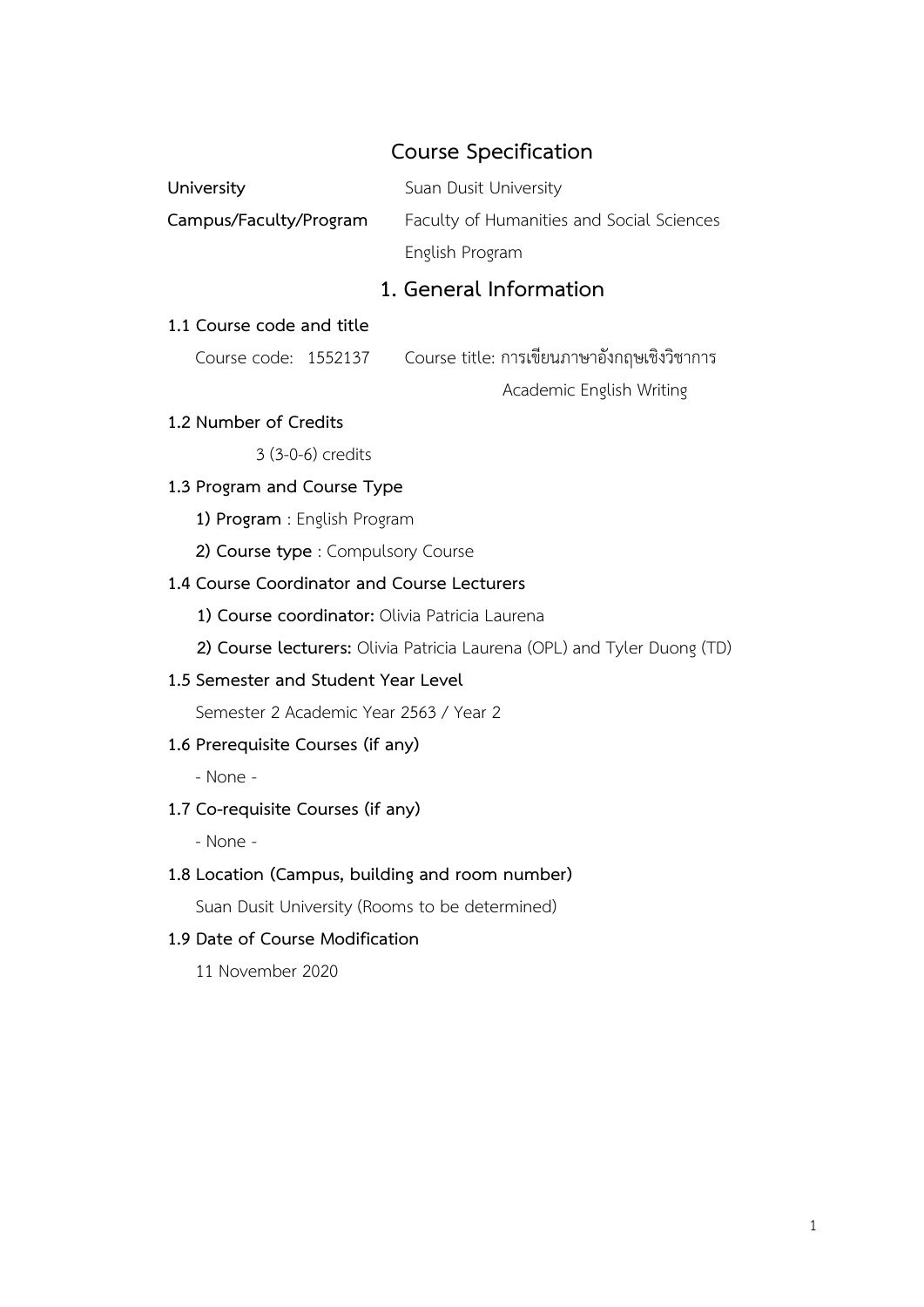# **2. Aims and Objectives**

#### **2.1 Course Objectives**

- 1. Practice self- discipline and punctuality in and responsibility for all the assigned work.
- 2. Demonstrate C1 CEFR proficiency skills in listening and speaking in English on topics related to academic, society and profession; summarizing and synthesizing points and issues heard; have the ability to distinguish various types of information in print and online media, Read, interpret, and critically analyze English and American literature based on relevant literary theories and principles.
- 3. Have the ability to effectively use the English language throughout the learning process with great efficiency
- 4. Apply English language knowledge in reasoning and analysis to systematically solve problems

### **2.2 Purpose for course development and modification**

To modify and improve the course through the addition of teaching and learning methods that promote active learning and to provide students with the knowledge and abilities that can improve their listening and speaking skills essential for academic achievement.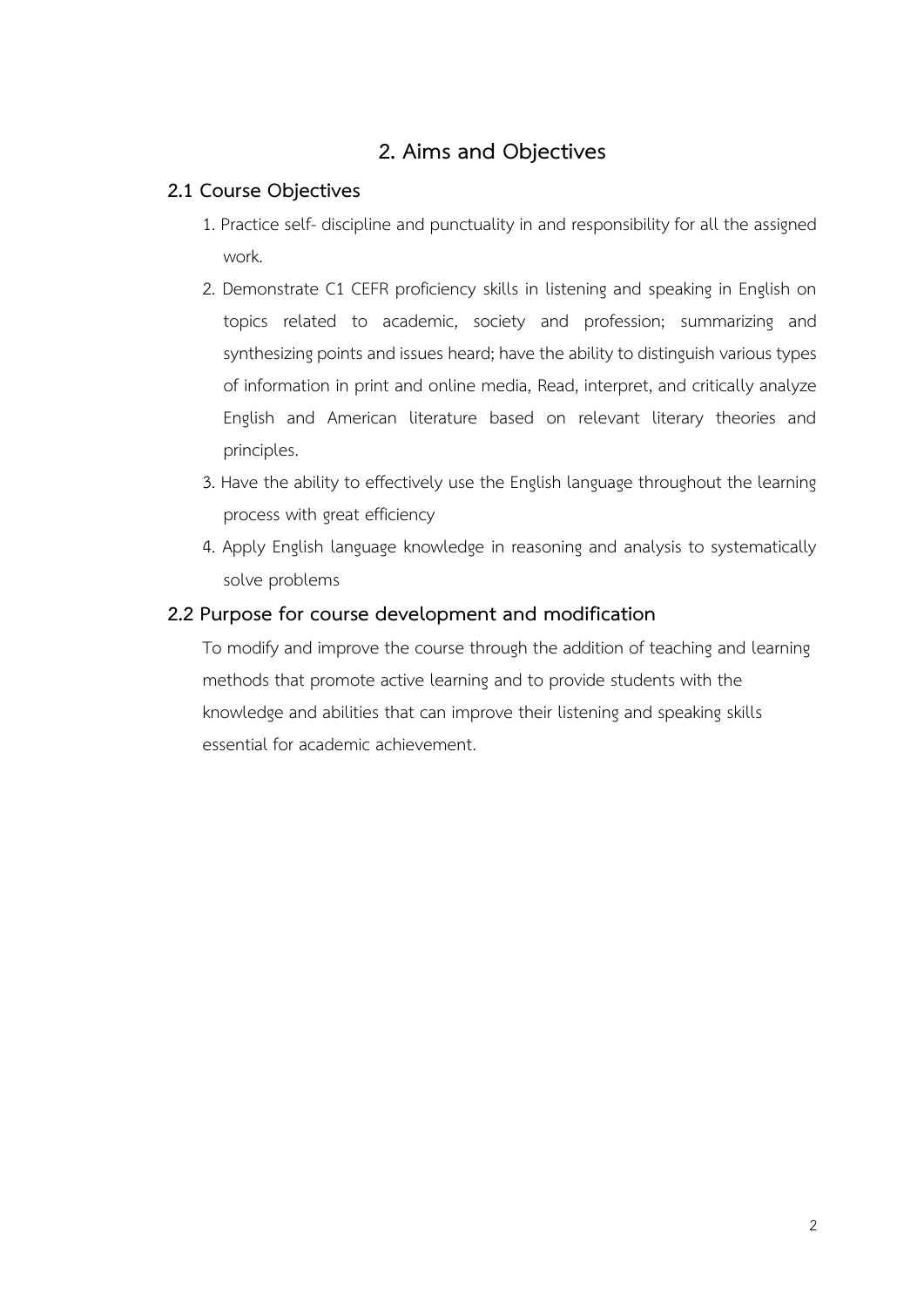# **3. Course Management**

## **3.1 Course Description**

กลวิธีและเทคนิคในการเขียนเชิงวิชาการ ได้แก่การอ้างอิงข้อความ การสื่อสารข้อความของ บุคคลอื่นด้วยคาพูดของตนเอง การสรุป และการเขียนโต้แย้ง นาขั้นตอนในกระบวนการเขียนไปปฏิบัติ จริง ได้แก่ การระดมความคิด การกาหนดใจความหลัก การวางโครงร่าง การเขียนร่าง การอ้างอิง การ ตรวจสอบ และการปรับแก้

Strategies and techniques in academic writing: quoting, paraphrasing, summarizing, and making arguments, utilizing steps in the writing process: brainstorming, formulating the thesis statement, outlining, drafting, referencing, editing, and rewriting

| 3.2 Teaching hours per semester |  |  |  |  |  |
|---------------------------------|--|--|--|--|--|
|---------------------------------|--|--|--|--|--|

| Lecture      | <b>Additional Teaching Hours</b> | Training and | Self-study   |
|--------------|----------------------------------|--------------|--------------|
| <b>Hours</b> |                                  | Fieldwork    | <b>Hours</b> |
| 45 hours     | 2 to 4 hours/week as needed      |              | 90 hours     |

### **3.3 Consultation hours**

- 1) Group and/or individual consultations may be arranged twice a week.
- 2) Consultations may also be done through email and social media messaging for convenience.

Contact information:

Olivia: [ajarnolivia@gmail.com](mailto:ajarnolivia@gmail.com) Mobile number: 0849782346

Tyler: [tyler.sdu@gmail.com](mailto:tyler.sdu@gmail.com) Mobile number: 0880287888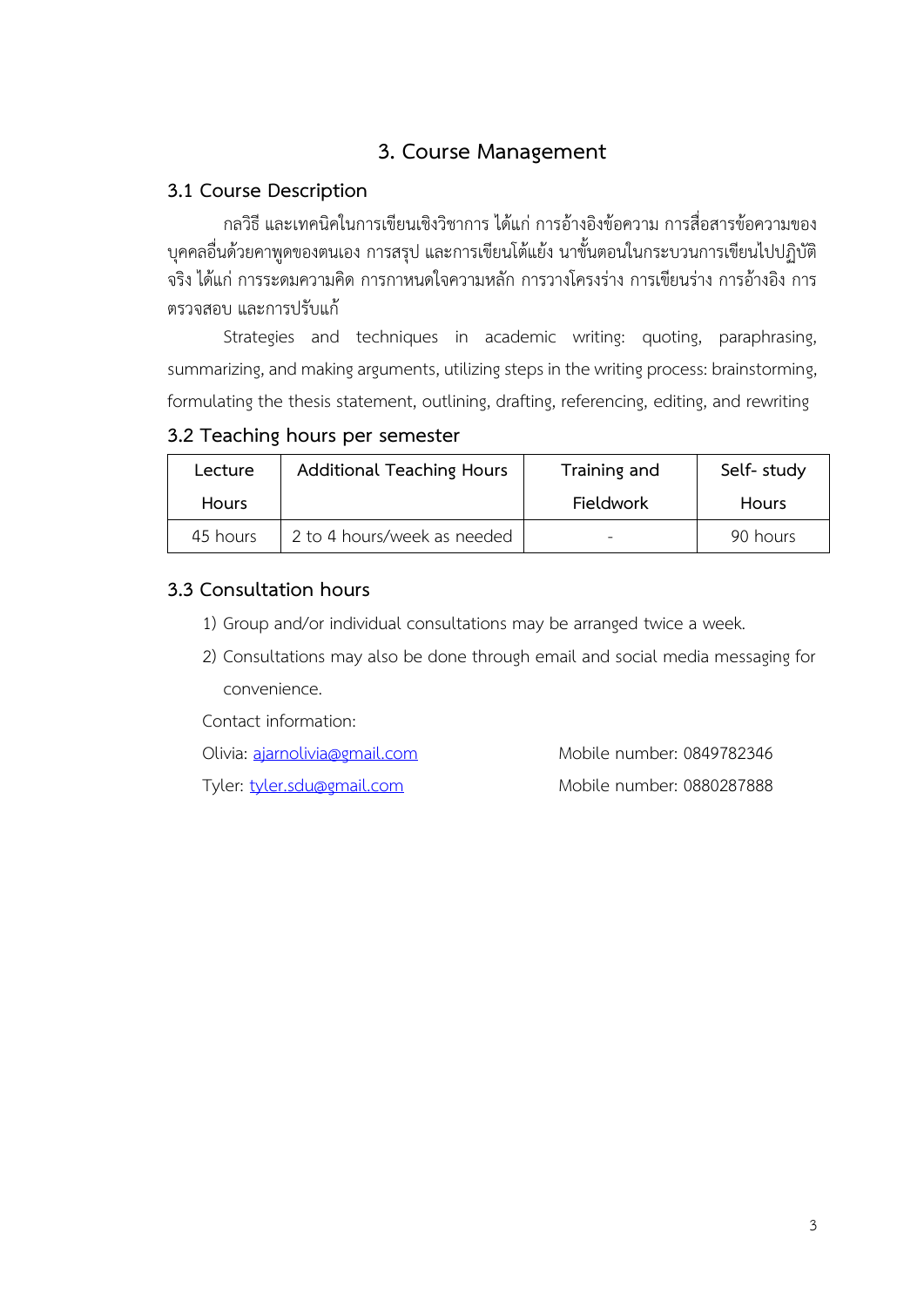# **4. Student Learning Development**

# **Teaching and Assessment**

| Learning Domains                                                                                                                                                                                                                                                                                                                                                                                                                                                                                                                                                                                                                                                                | <b>Teaching Strategies</b>                                                                                                                                                                                                | Assessment Method                                                                                                                                                          | Week of    | Percentage |
|---------------------------------------------------------------------------------------------------------------------------------------------------------------------------------------------------------------------------------------------------------------------------------------------------------------------------------------------------------------------------------------------------------------------------------------------------------------------------------------------------------------------------------------------------------------------------------------------------------------------------------------------------------------------------------|---------------------------------------------------------------------------------------------------------------------------------------------------------------------------------------------------------------------------|----------------------------------------------------------------------------------------------------------------------------------------------------------------------------|------------|------------|
|                                                                                                                                                                                                                                                                                                                                                                                                                                                                                                                                                                                                                                                                                 |                                                                                                                                                                                                                           |                                                                                                                                                                            | Evaluation |            |
| Morals and Ethics<br>1. Practice self- discipline and punctuality in and<br>responsibility for all the assigned work.<br>2. Be able to accomplish assigned tasks with great<br>consideration of the moral and ethical standards<br>3. Apply the knowledge of the English language to real-<br>life and social situations                                                                                                                                                                                                                                                                                                                                                        | Promote collaborative learning that<br>can help develop problem-solving skills<br>by prioritizing activities that are done<br>by groups to let students learn to share<br>equal responsibility in accomplishing<br>tasks. | - Teacher observation<br>Peer evaluation                                                                                                                                   | $1 - 15$   | 10%        |
| Knowledge<br>1. Demonstrate C1 CEFR proficiency skills in listening<br>and speaking in English on topics related to<br>academic, society and profession; summarizing and<br>synthesizing points and issues heard; have the ability<br>to distinguish various types of information in print and<br>online media, and present them accurately.<br>2. Demonstrate C1 CEFR proficiency skills in reading<br>and writing in English on topics related to<br>academic, society and profession; summarizing<br>and synthesizing points and issues heard; have<br>the ability to distinguish various types of<br>information in print and online media, and<br>present them accurately. | Employ simulation and interactive<br>demonstrations that can help student<br>learn and practice their listening and<br>speaking skills                                                                                    | Formative and summative<br>assessments:<br>- individual and group writing<br>activities (online and face to<br>face)<br>- midterm test<br>- writing project<br>-final exam | $1 - 15$   | 90%        |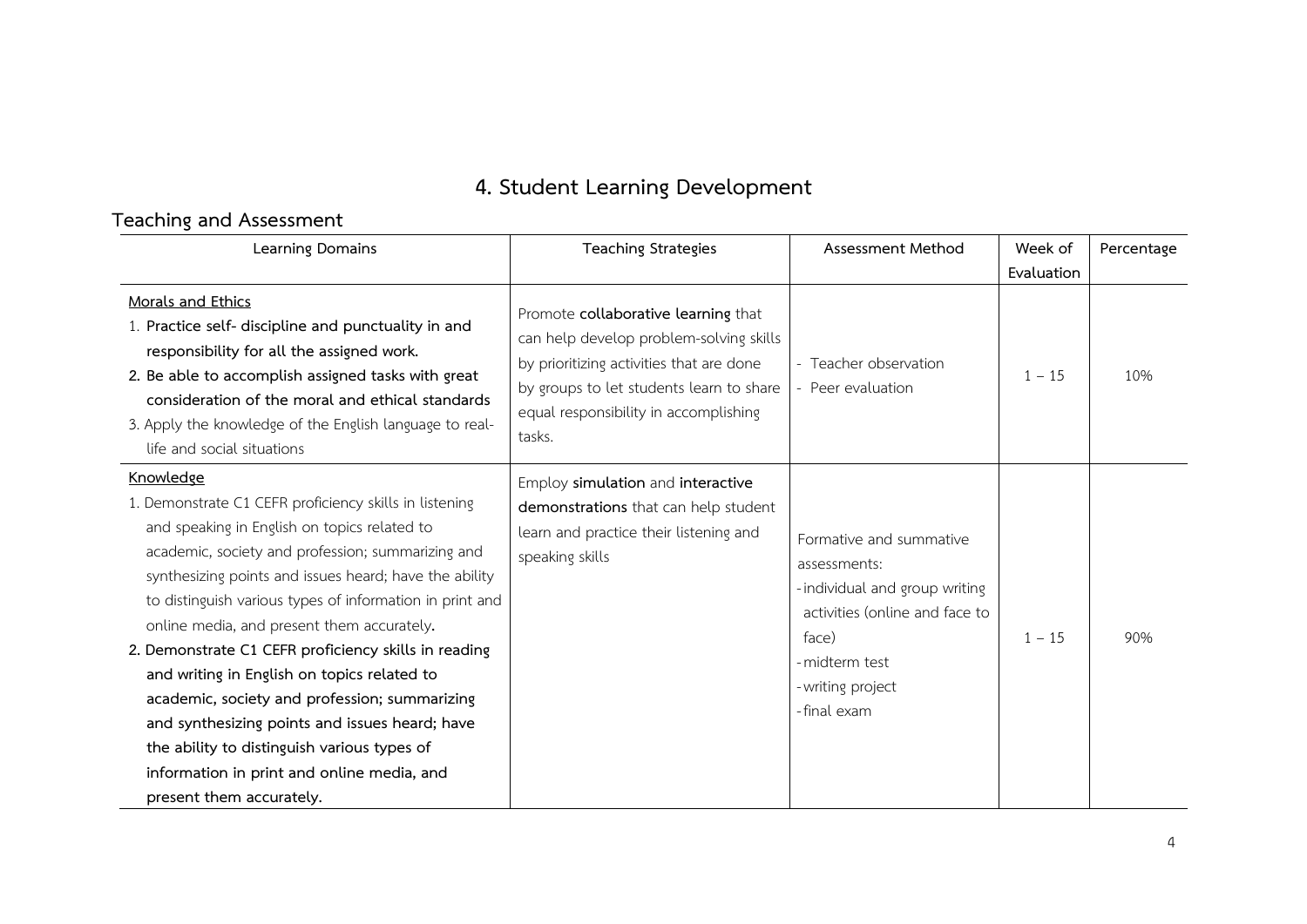| Learning Domains                                           | <b>Teaching Strategies</b> | Assessment Method | Week of    | Percentage |
|------------------------------------------------------------|----------------------------|-------------------|------------|------------|
|                                                            |                            |                   | Evaluation |            |
| 3. Apply the knowledge in various areas of English         |                            |                   |            |            |
| linguistics such as pronunciation, phonetics and           |                            |                   |            |            |
| phonology; analyze the meanings and origins of             |                            |                   |            |            |
| words according the English morphology principles,         |                            |                   |            |            |
| and the structure and meaning of phrases and               |                            |                   |            |            |
| sentences based on English syntax; and outline the         |                            |                   |            |            |
| evolution and change of the English language as well       |                            |                   |            |            |
| as World Englishes                                         |                            |                   |            |            |
| 4. Read, interpret, and critically analyze English and     |                            |                   |            |            |
| American literature based on relevant literary             |                            |                   |            |            |
| theories and principles to understand the importance       |                            |                   |            |            |
| of individualism, society and culture thereby              |                            |                   |            |            |
| achieving peaceful coexistence                             |                            |                   |            |            |
| 5. Translate from English to Thai and vice versa different |                            |                   |            |            |
| types of texts such as textual information in news         |                            |                   |            |            |
| and documentaries, expressions of feelings in fiction,     |                            |                   |            |            |
| persuasion in orations and speeches, as well as            |                            |                   |            |            |
| translations for texts with terminology specific to the    |                            |                   |            |            |
| field of study, in an articulate and eloquent way          |                            |                   |            |            |
| resulting from the understanding of the structure of       |                            |                   |            |            |
| both Thai and English languages.                           |                            |                   |            |            |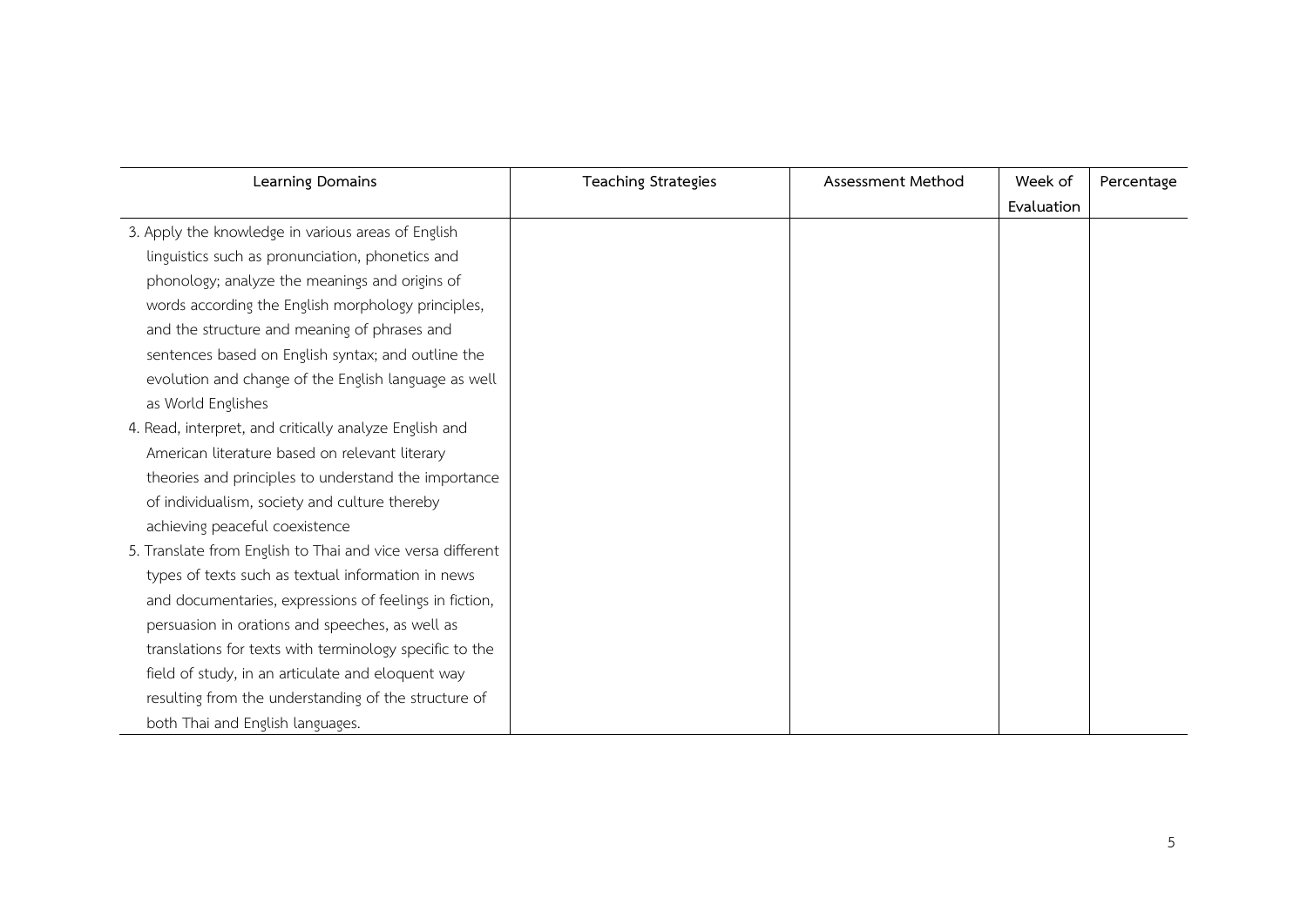| Learning Domains                                                                                                                                                                                                                                                                                                                                                            | <b>Teaching Strategies</b>                                                                                                                                                                             | Assessment Method                                                                                                                                                          | Week of<br>Evaluation | Percentage |
|-----------------------------------------------------------------------------------------------------------------------------------------------------------------------------------------------------------------------------------------------------------------------------------------------------------------------------------------------------------------------------|--------------------------------------------------------------------------------------------------------------------------------------------------------------------------------------------------------|----------------------------------------------------------------------------------------------------------------------------------------------------------------------------|-----------------------|------------|
| Cognitive Skills<br>1. Have the ability to effectively use the English<br>language throughout the learning process with<br>great efficiency<br>2. Apply English language knowledge in reasoning<br>and analysis to systematically solve problems                                                                                                                            | Organize activities that use the<br>problem-based learning method to<br>allow students to think critically and<br>logically and synthesize information<br>from discussions and presentations           | Formative and summative<br>assessments:<br>- individual and group writing<br>activities (online and face to<br>face)<br>- midterm test<br>- writing project<br>-final exam | $1 - 15$              | 90%        |
| Interpersonal Skills and Responsibility<br>1. Use knowledge of the English language in working<br>effectively with others; possess leadership skills and<br>understand their roles, listen to other's opinions, and<br>adjust accordingly to workplace and social diversities<br>2. Integrate English language skills and knowledge to be<br>able to work effectively       | Organize activities that employ<br>collaborative learning and problem-<br>based learning to encourage students<br>to work and accomplish tasks together                                                | Behavioural observation<br>and peer evaluation for<br>group tasks and assignments<br>and writing project                                                                   | $1 - 15$              | 60%        |
| Analytical, Communicative and IT Skills<br>1. Distinguish various types information in English in print<br>and online media and present reports using various<br>technological tools available for usage<br>2. Use available information and communication<br>technologies (ICTs) and digital literacy skills to<br>improve and develop work processes for English<br>tasks | Assign tasks that involve the use of<br>technology in searching for information<br>and encourage students to utilize a<br>variety of technological resources in<br>accomplishing and presenting tasks. | Formative and summative<br>assessments:<br>- individual and group writing<br>activities (online and face to<br>face)<br>- midterm test<br>- writing project<br>-final exam | $1 - 15$              | 50%        |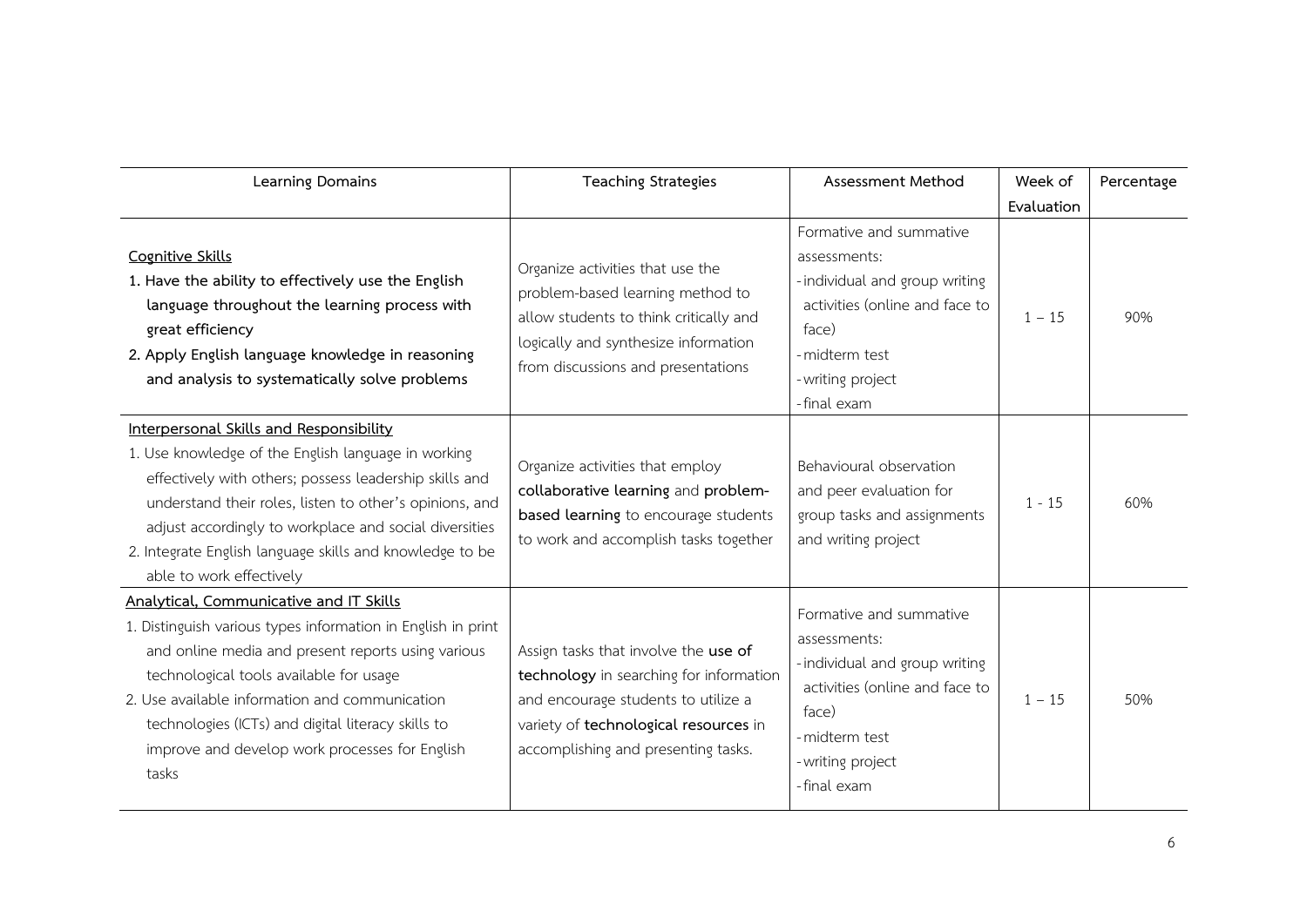# **5. Lesson Plan and Evaluation**

# **5.1 Lesson Plan**

| Week No.<br>(No. of hours) | Topics / Details                                                                                                                              | Teaching Strategies / Exercises                                                                                                                                                                                                                                                                                                   | <b>Teaching Materials</b>                                                                                       | Assessment and<br>Evaluation<br>(Percentage)                                               | Lecturer         |
|----------------------------|-----------------------------------------------------------------------------------------------------------------------------------------------|-----------------------------------------------------------------------------------------------------------------------------------------------------------------------------------------------------------------------------------------------------------------------------------------------------------------------------------|-----------------------------------------------------------------------------------------------------------------|--------------------------------------------------------------------------------------------|------------------|
| (3 Hrs.)                   | - Course<br>Introduction<br>- Unit 1: Writing<br>Process<br>$- Part 1:$<br>Background to<br>Writing<br>-Part 2: The<br><b>Writing Process</b> | Teaching Strategies:<br>- Explain course syllabus and course requirements<br>- Give a brief introduction of topics to be covered in the<br>course<br>Unit 1:<br>- Initial group discussion<br>- Vocabulary learning<br>- Interactive lecture on unit concepts<br>Activity / Exercise:<br>- Summary exercise<br>- Writing activity | - PowerPoint slides<br>- Learning materials<br>- Online resources                                               | Attendance and<br>participation = $10\%$<br>Writing activities and<br>assignments = $30\%$ | $-$ OPL<br>$-TD$ |
| 2<br>(3 Hrs.)              | Unit 2:<br><b>Writing Strategies</b><br>and Techniques<br>- Part 1: Writing<br>Process<br>Strategies                                          | <b>ONLINE CLASS VIA WBSC-LMS/MICROSOFT TEAMS/LINE</b><br>Teaching Strategies:<br>- Initial group discussion<br>- Vocabulary learning<br>- Interactive lecture on unit concepts<br>Activity / Exercise:<br>- Writing exercises<br>- Writing assignments                                                                            | PowerPoint slides<br>- Learning materials<br>- WBSC-LMS<br>- MS Teams<br>- Line Messenger<br>- Online resources | Attendance and<br>participation = $10\%$<br>Writing activities and<br>assignments = $30\%$ | $-$ OPL<br>$-TD$ |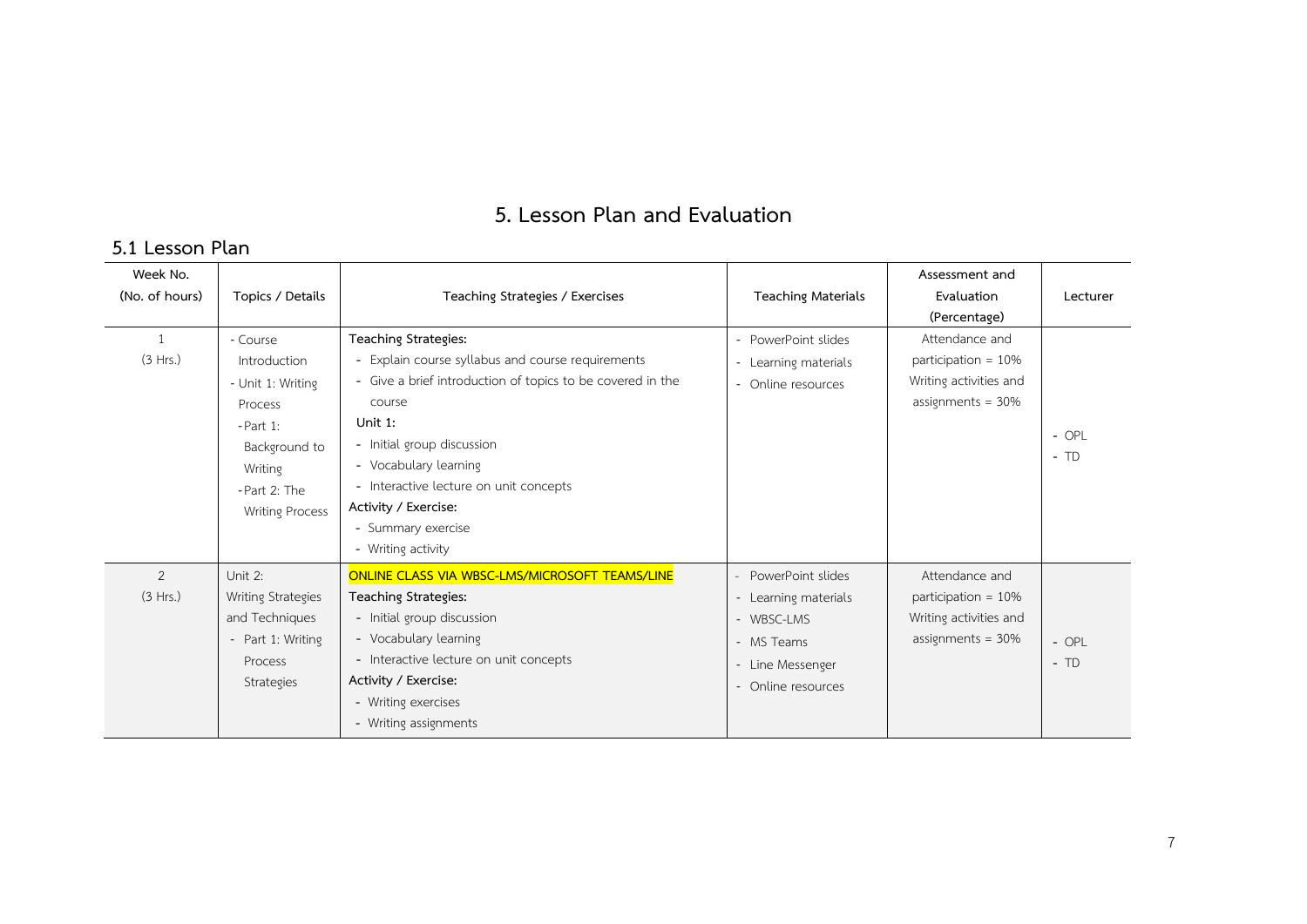| Week No.<br>(No. of hours) | Topics / Details                                                                                     | Teaching Strategies / Exercises                                                                                                                                                                                                                        | <b>Teaching Materials</b>                                                                                       | Assessment and<br>Evaluation<br>(Percentage)                                               | Lecturer         |
|----------------------------|------------------------------------------------------------------------------------------------------|--------------------------------------------------------------------------------------------------------------------------------------------------------------------------------------------------------------------------------------------------------|-----------------------------------------------------------------------------------------------------------------|--------------------------------------------------------------------------------------------|------------------|
| $\mathfrak{Z}$<br>(3 Hrs.) | Unit 2:<br>Writing Strategies<br>and Techniques<br>Part 2: Writing<br>the paragraphs                 | ONLINE CLASS VIA WBSC-LMS/MICROSOFT TEAMS/LINE<br>Teaching Strategies:<br>- Initial group discussion<br>- Vocabulary learning<br>- Interactive lecture on unit concepts<br>Activity / Exercise:<br>- Writing exercises<br>- Writing assignments        | PowerPoint slides<br>- Learning materials<br>- WBSC-LMS<br>- MS Teams<br>- Line Messenger<br>- Online resources | Attendance and<br>participation = 10%<br>Writing activities and<br>assignments = $30\%$    | $-$ OPL<br>$-TD$ |
| $\overline{4}$<br>(3 Hrs.) | Unit 2:<br>Writing Strategies<br>and Techniques<br>- Part 3: Editing<br>the composition              | ONLINE CLASS VIA WBSC-LMS/MICROSOFT TEAMS/LINE<br>Teaching Strategies:<br>- Initial group discussion<br>- Vocabulary learning<br>- Interactive lecture on unit concepts<br>Activity / Exercise:<br>- Writing exercises<br>- Writing assignments        | PowerPoint slides<br>- Learning materials<br>- WBSC-LMS<br>- MS Teams<br>- Line Messenger<br>- Online resources | Attendance and<br>participation = $10\%$<br>Writing activities and<br>assignments = $30\%$ | $-$ OPL<br>$-TD$ |
| 5<br>(3 Hrs.)              | Unit 2:<br>Writing Strategies<br>and Techniques<br>- Part 4: Writing<br>Strategies and<br>Techniques | ONLINE CLASS VIA WBSC-LMS/MICROSOFT TEAMS/LINE<br><b>Teaching Strategies:</b><br>- Initial group discussion<br>- Vocabulary learning<br>- Interactive lecture on unit concepts<br>Activity / Exercise:<br>- Writing exercises<br>- Writing assignments | PowerPoint slides<br>- Learning materials<br>- WBSC-LMS<br>- MS Teams<br>Line Messenger<br>- Online resources   | Attendance and<br>participation = 10%<br>Writing activities and<br>assignments = $30\%$    | $-$ OPL<br>$-TD$ |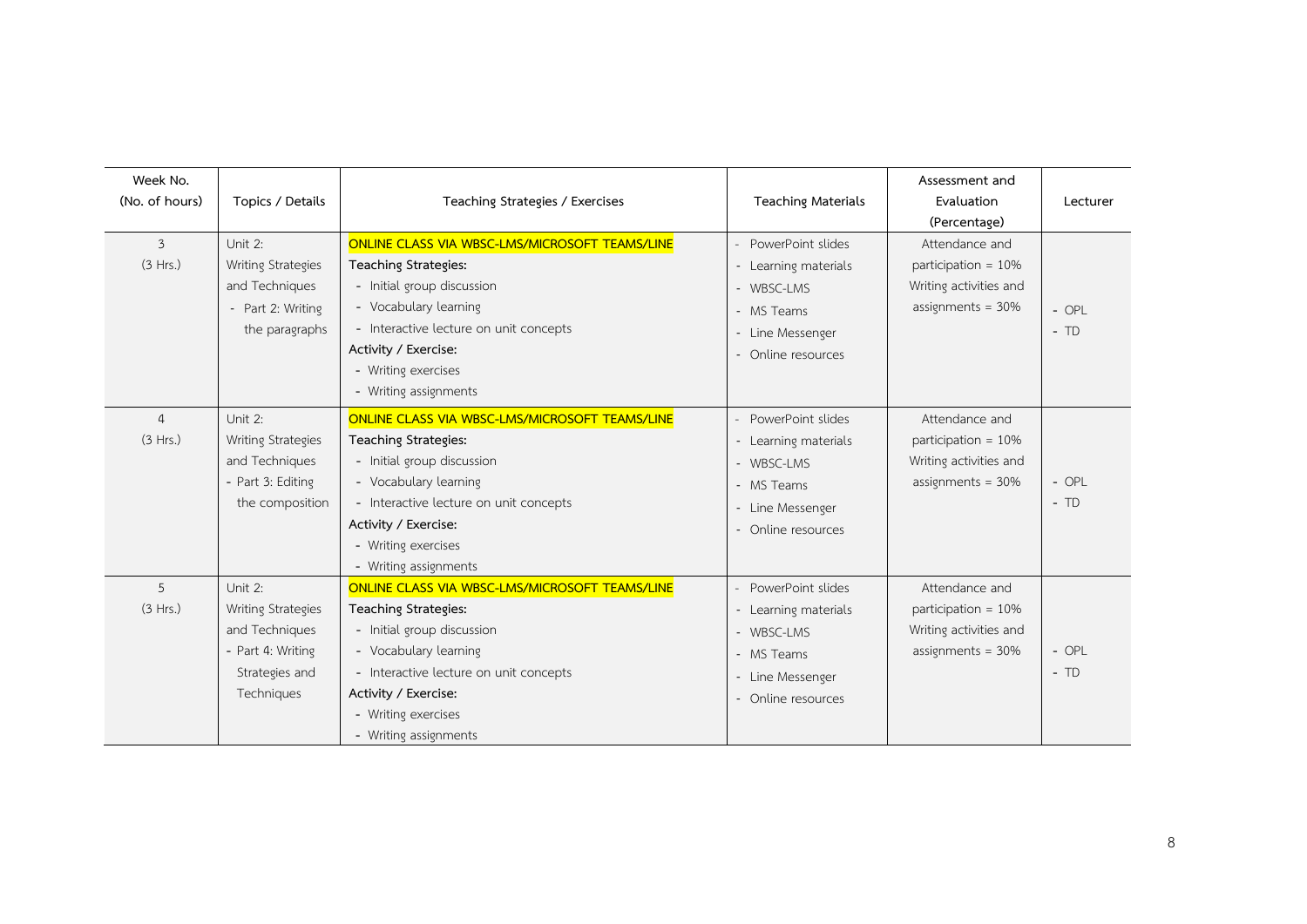| Week No.<br>(No. of hours) | Topics / Details                                                | Teaching Strategies / Exercises                                                                                                                                                                                                                                                 | <b>Teaching Materials</b>                                                                                       | Assessment and<br>Evaluation<br>(Percentage)                                               | Lecturer         |
|----------------------------|-----------------------------------------------------------------|---------------------------------------------------------------------------------------------------------------------------------------------------------------------------------------------------------------------------------------------------------------------------------|-----------------------------------------------------------------------------------------------------------------|--------------------------------------------------------------------------------------------|------------------|
| 6<br>(3 Hrs.)              | Unit 3:<br>Writing Models:<br><b>Book Reviews</b>               | ONLINE CLASS VIA WBSC-LMS/MICROSOFT TEAMS/LINE<br>Teaching Strategies:<br>- Initial group discussion<br>- Vocabulary learning<br>- Interactive lecture on unit concepts<br>Activity / Exercise:<br>- Writing exercises                                                          | PowerPoint slides<br>- Learning materials<br>- WBSC-LMS<br>- MS Teams<br>- Line Messenger<br>- Online resources | Attendance and<br>participation = 10%<br>Writing activities and<br>assignments = $30\%$    | - OPL<br>$-TD$   |
| $\overline{7}$<br>(3 Hrs.) | Unit 4:<br>Writing Models:<br>Article Summary                   | - Writing assignments<br>ONLINE CLASS VIA WBSC-LMS/MICROSOFT TEAMS/LINE<br><b>Teaching Strategies:</b><br>- Initial group discussion<br>- Vocabulary learning<br>- Interactive lecture on unit concepts<br>Activity / Exercise:<br>- Writing exercises<br>- Writing assignments | PowerPoint slides<br>- Learning materials<br>- WBSC-LMS<br>- MS Teams<br>- Line Messenger<br>Online resources   | Attendance and<br>participation = $10\%$<br>Writing activities and<br>assignments = $30\%$ | $-$ OPL<br>$-TD$ |
| 8<br>(3 Hrs.)              |                                                                 | Midterm Exam                                                                                                                                                                                                                                                                    |                                                                                                                 | Midterm $Exam = 20%$                                                                       | $-$ OPL<br>$-TD$ |
| 9<br>(3 Hrs.)              | Unit 5: Writing<br>Models:<br>Comparison and<br>Contrast Essays | <b>Teaching Strategies:</b><br>- Initial group discussion<br>- Vocabulary learning<br>- Interactive lecture on unit concepts<br>Activity / Exercise:<br>- Writing exercises<br>- Writing assignments                                                                            | PowerPoint slides<br>Learning Materials<br>- WBSC-LMS<br>Online resources                                       | Attendance and<br>participation = $10\%$<br>Writing activities and<br>assignments = $30%$  | $-$ OPL<br>$-TD$ |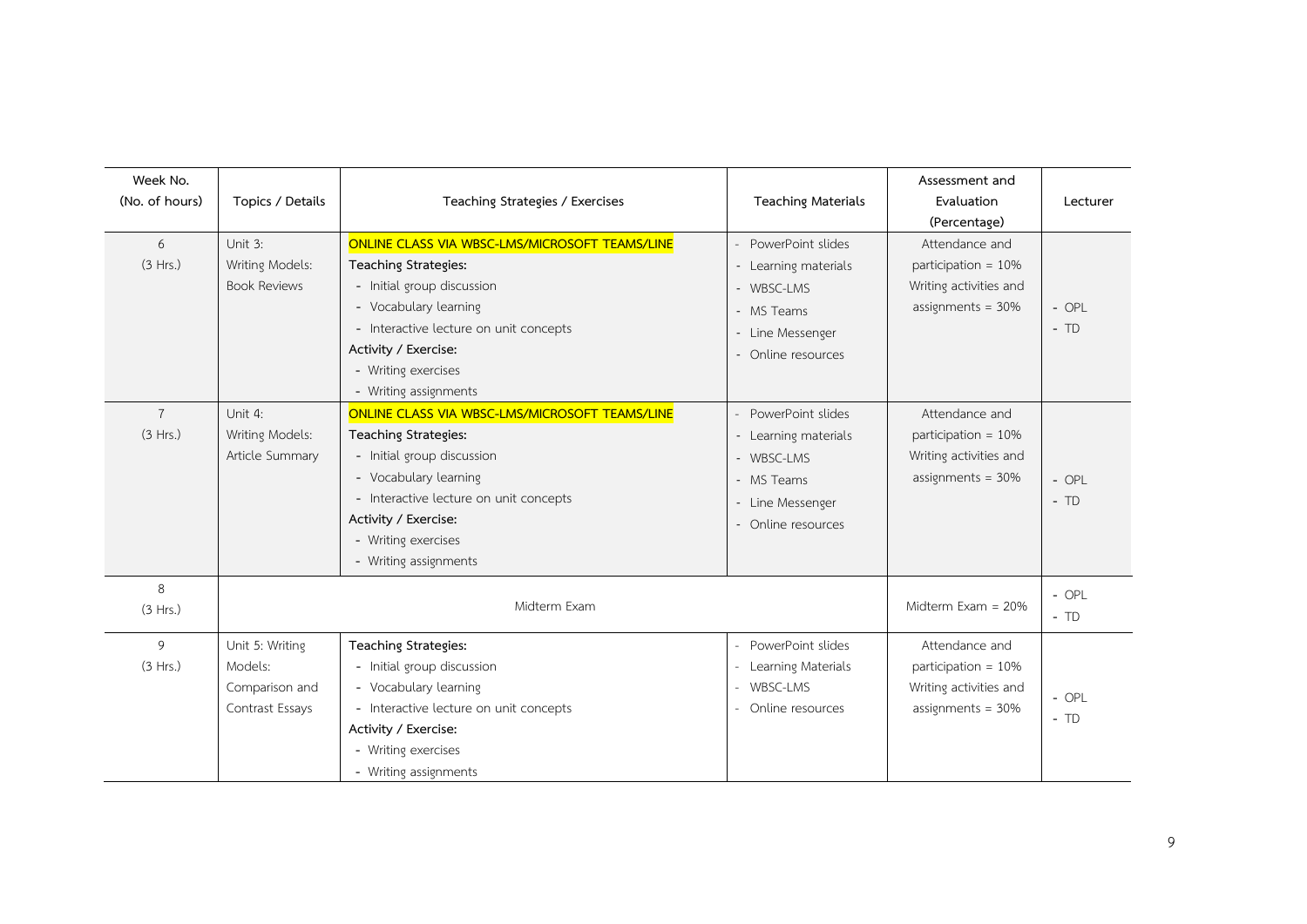| Week No.<br>(No. of hours) | Topics / Details                                                    | Teaching Strategies / Exercises                                                                                                                                                                      | <b>Teaching Materials</b>                                               | Assessment and<br>Evaluation<br>(Percentage)                                               | Lecturer         |
|----------------------------|---------------------------------------------------------------------|------------------------------------------------------------------------------------------------------------------------------------------------------------------------------------------------------|-------------------------------------------------------------------------|--------------------------------------------------------------------------------------------|------------------|
| 10<br>(3 Hrs.)             | Unit 6: Writing<br>Models: Division<br>and Classification<br>Essays | Teaching Strategies:<br>- Initial group discussion<br>- Vocabulary learning<br>- Interactive lecture on unit concepts<br>Activity / Exercise:<br>- Writing exercises<br>- Writing assignments        | PowerPoint slides<br>Learning Materials<br>WBSC-LMS<br>Online resources | Attendance and<br>participation = $10\%$<br>Writing activities and<br>assignments = $30\%$ | $-$ OPL<br>$-TD$ |
| 11<br>(3 Hrs.)             | Unit 7: Writing<br>Models: Cause<br>and Effect Essays               | <b>Teaching Strategies:</b><br>- Initial group discussion<br>- Vocabulary learning<br>- Interactive lecture on unit concepts<br>Activity / Exercise:<br>- Writing exercises<br>- Writing assignments | PowerPoint slides<br>Learning Materials<br>WBSC-LMS<br>Online resources | Attendance and<br>participation = $10\%$<br>Writing activities and<br>assignments = $30\%$ | $-$ OPL<br>$-TD$ |
| 12<br>(3 Hrs.)             | Unit 8: Writing<br>Models: Problem<br>and Solution<br>Essays        | <b>Teaching Strategies:</b><br>- Initial group discussion<br>- Vocabulary learning<br>- Interactive lecture on unit concepts<br>Activity / Exercise:<br>- Writing exercises<br>Writing assignments   | PowerPoint slides<br>Learning Materials<br>WBSC-LMS<br>Online resources | Attendance and<br>participation = $10\%$<br>Writing activities and<br>assignments = $30\%$ | $-$ OPL<br>$-TD$ |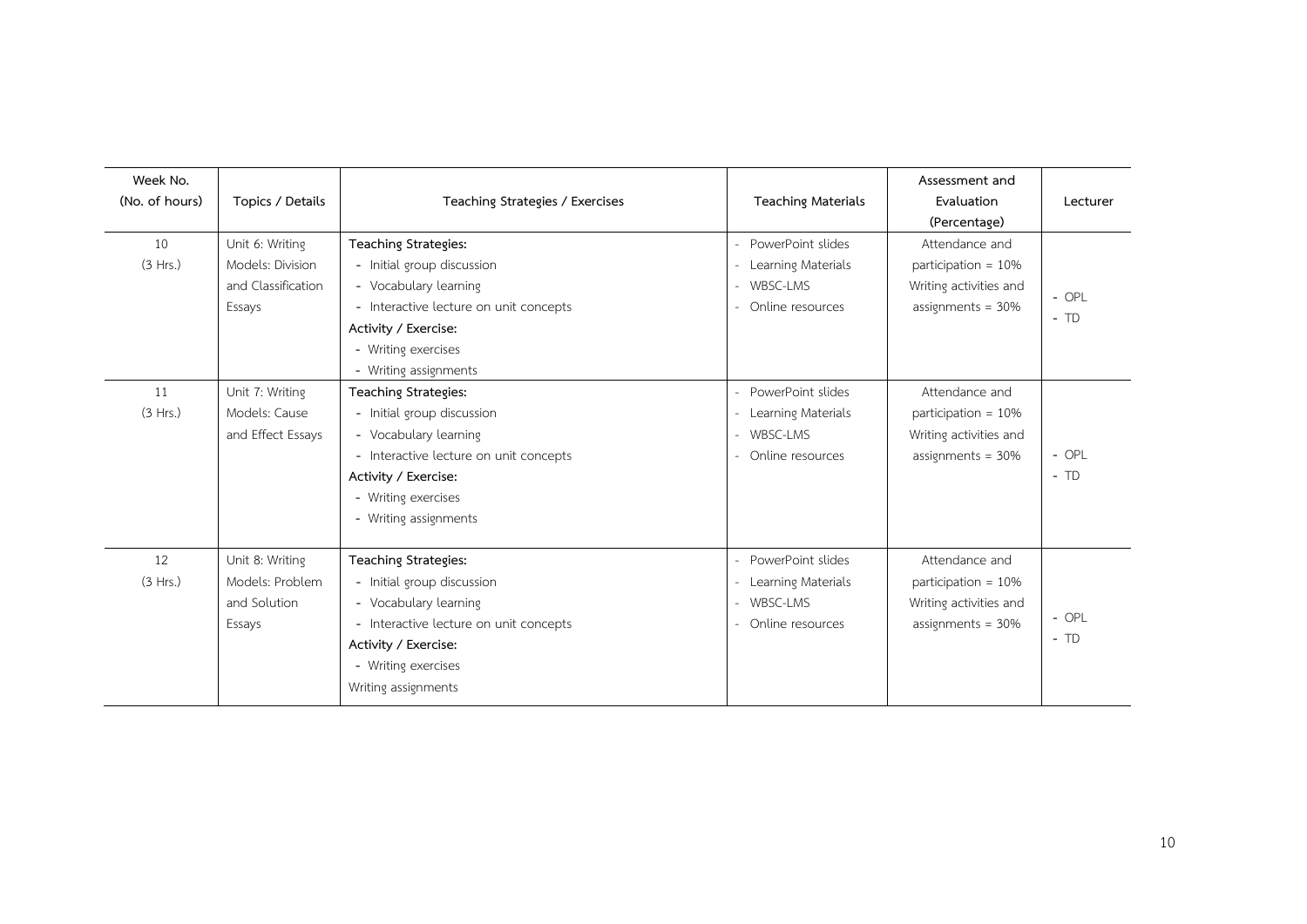| Week No.<br>(No. of hours) | Topics / Details                                                                 | Teaching Strategies / Exercises                                                                                                                                                                                                                                                                                                        | <b>Teaching Materials</b>                                                 | Assessment and<br>Evaluation<br>(Percentage)                                                                     | Lecturer         |
|----------------------------|----------------------------------------------------------------------------------|----------------------------------------------------------------------------------------------------------------------------------------------------------------------------------------------------------------------------------------------------------------------------------------------------------------------------------------|---------------------------------------------------------------------------|------------------------------------------------------------------------------------------------------------------|------------------|
| 13<br>(3 Hrs.)             | Unit 9: Writing<br>Models: Literature<br>Review                                  | Teaching Strategies:<br>- Initial group discussion<br>- Vocabulary learning<br>- Interactive lecture on unit concepts<br>Activity / Exercise:<br>- Writing exercises<br>- Writing assignments                                                                                                                                          | - PowerPoint slides<br>Learning Materials<br>WBSC-LMS<br>Online resources | Attendance and<br>participation = 10%<br>Writing activities and<br>assignments = $30\%$                          | $-$ OPL<br>$-TD$ |
| 14<br>(3 Hrs.)             | Unit 10: Writing<br>Models: Case<br>Studies<br>- Part 1: Reading<br>Case Studies | Teaching Strategies:<br>- Initial group discussion<br>- Vocabulary learning<br>- Interactive lecture on unit concepts<br>Activity / Exercise:<br>- Writing exercises<br>- Writing assignments                                                                                                                                          | PowerPoint slides<br>Learning Materials<br>WBSC-LMS<br>Online resources   | Attendance and<br>participation = 10%<br>Writing activities and<br>assignments = $30\%$                          | $-$ OPL<br>$-TD$ |
| 15<br>(3 Hrs.)             | Unit 10: Writing<br>Models: Case<br>Studies<br>- Part 2: Writing<br>Case Studies | Teaching Strategies:<br>- Initial group discussion<br>- Vocabulary learning<br>- Interactive lecture on unit concepts<br>Activity / Exercise:<br>- Writing exercises<br>- Writing assignments<br>Writing Project (Group task)<br>- Themed Journal writing containing all of the following essay<br>types:<br>- Comparison and Contrast | PowerPoint slides<br>Learning Materials<br>WBSC-LMS<br>Online resources   | Attendance and<br>participation = 10%<br>Writing activities and<br>assignments = $30\%$<br>Writing Project = 20% | $-$ OPL<br>$-TD$ |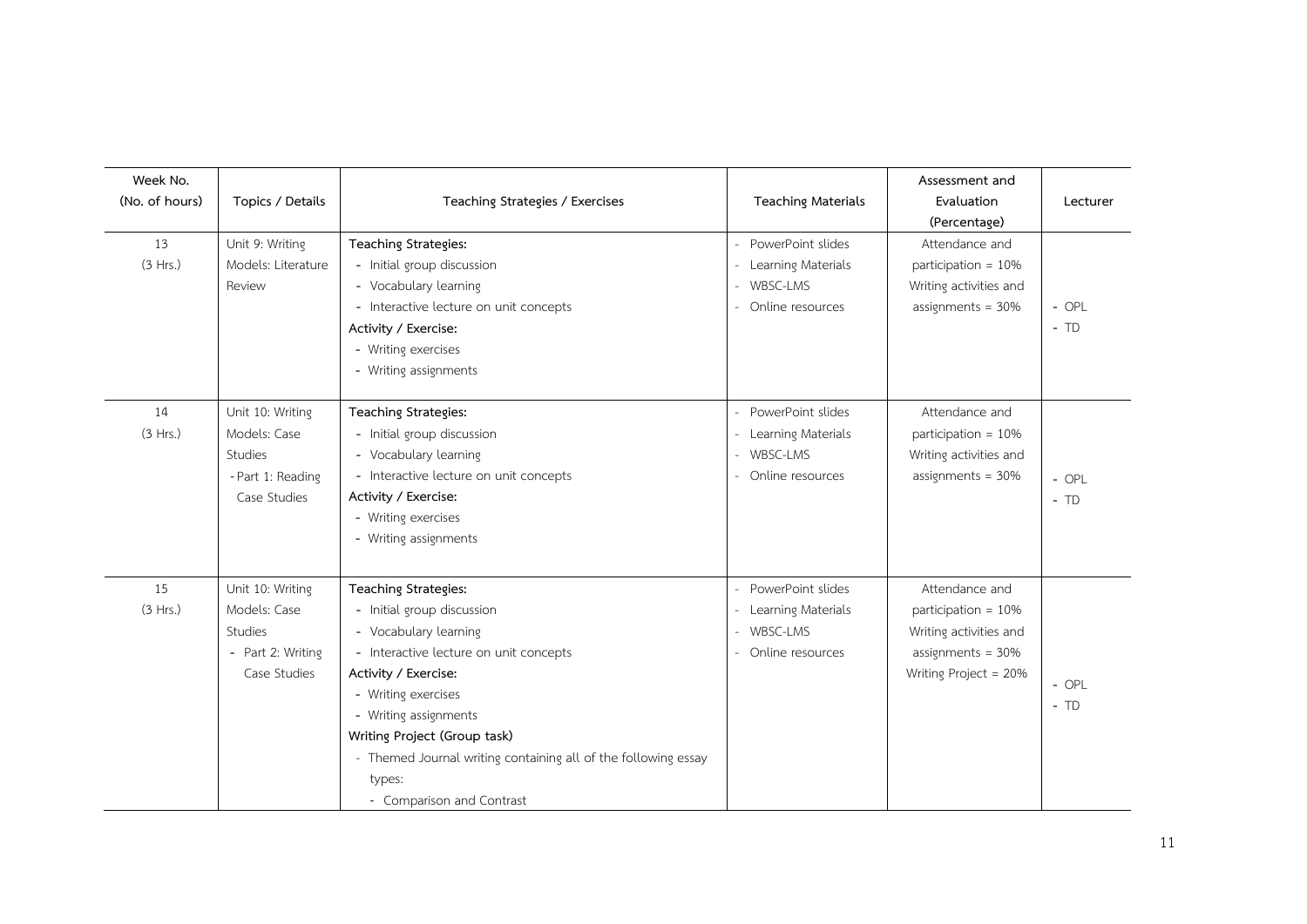| Week No.<br>(No. of hours) | Topics / Details  | Teaching Strategies / Exercises                                                                          | <b>Teaching Materials</b>  | Assessment and<br>Evaluation<br>(Percentage) | Lecturer |
|----------------------------|-------------------|----------------------------------------------------------------------------------------------------------|----------------------------|----------------------------------------------|----------|
|                            |                   | - Division and Classification<br>- Cause and Effect<br>- Problem and Solution<br>- Submitted on the WBSC |                            |                                              |          |
| 16                         | Final Examination |                                                                                                          | Final examination = $20\%$ | $-$ OPL<br>$-TD$                             |          |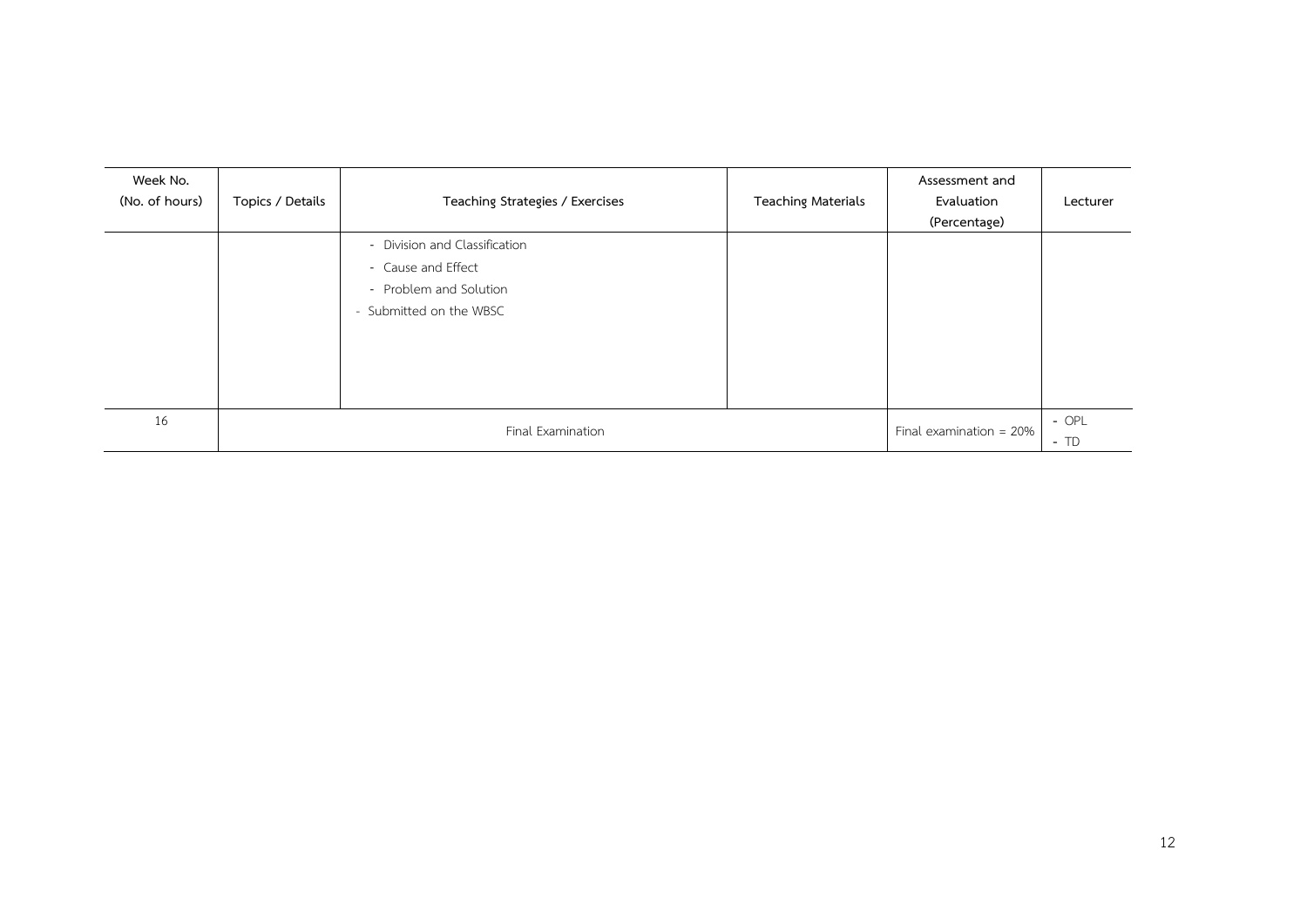#### **5.2 Assessment and Evaluation**

| 1) Grading Breakdown:              |     |
|------------------------------------|-----|
| Attendance and Participation       | 10% |
| Writing Activities and Assignments | 30% |
| <b>Writing Project</b>             | 20% |
| Midterm Exam                       | 20% |
| Final Fxam                         |     |

# **2) Grade Evaluation: Norm-Referenced Criterion-Referenced**

| Grading Criteria |                |  |  |  |  |
|------------------|----------------|--|--|--|--|
| Score            | Grade          |  |  |  |  |
| 85-100           | A              |  |  |  |  |
| 79-84            | $B^+$          |  |  |  |  |
| 73-78            | B              |  |  |  |  |
| 67-72            | $\textsf{C}^+$ |  |  |  |  |
| 61-66            | $\subset$      |  |  |  |  |
| 55-60            | $D^+$          |  |  |  |  |
| 50-54            |                |  |  |  |  |
| $0 - 49$         | F              |  |  |  |  |

## **6. Learning Resources**

#### **6.1 Primary Textbook / Documents**

Laurena, O. (2020). *Academic English Writing*. Bangkok: Suan Dusit Graphic Site.

#### **6.2 Essential References**

- Bailey, S. (2003). *Academic writing*. Routledge.
- Jordan, R. (2002). *Academic writing course*. Longman.
- Whitaker, A. (2009). *Academic Writing Guide: A Step-by Step Guide to Writing Academic Papers*.

#### **6.3 Recommended Books and Reference Material**

- Bailey, S. (2003). *Academic writing*. Routledge.
- Jordan, R. (2002). *Academic writing course*. Longman.
- Whitaker, A. (2009). *Academic Writing Guide: A Step-by Step Guide to Writing Academic Papers*.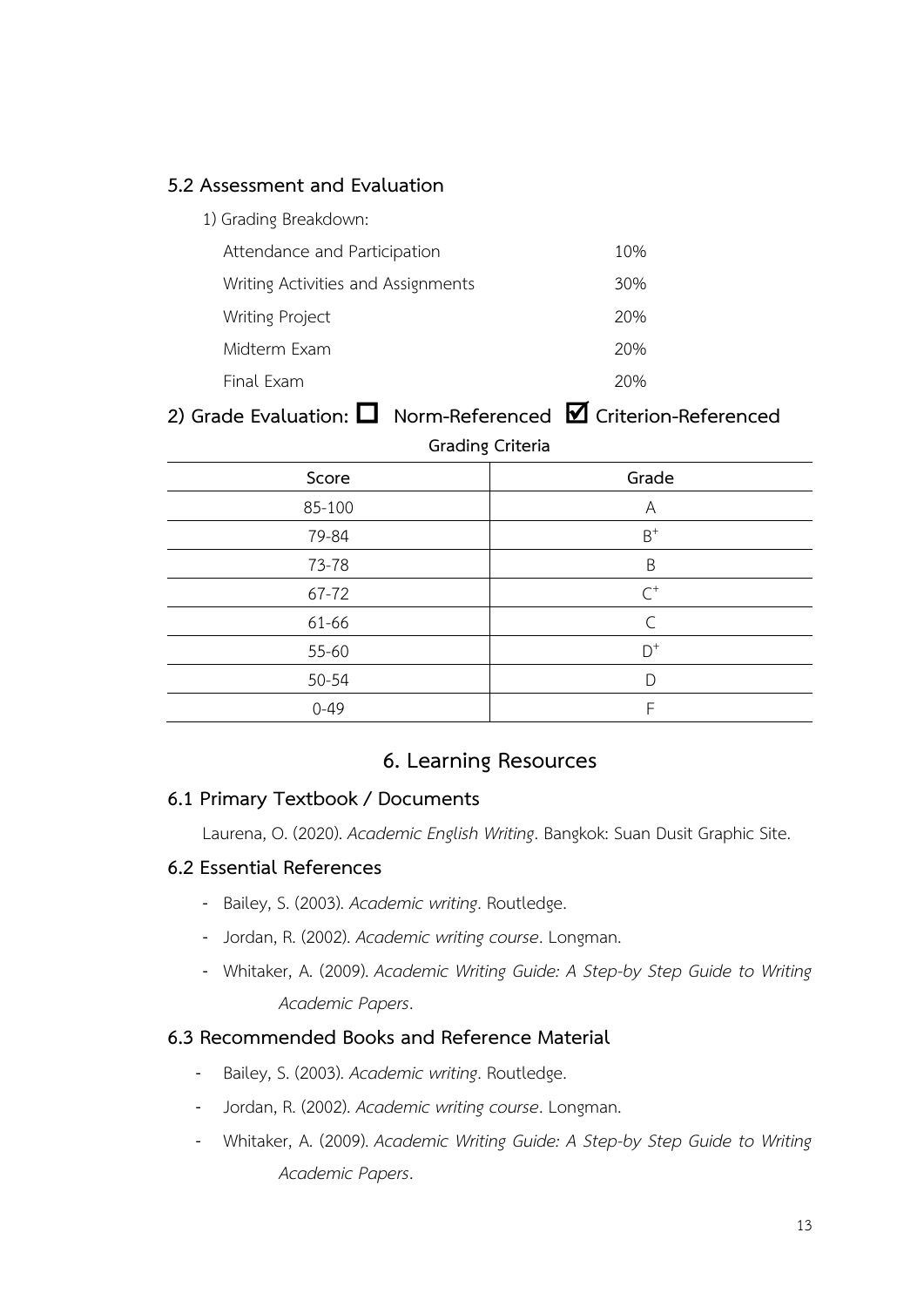# **7. Course Evaluation and Improvement**

#### **7.1 Student course evaluation strategies**

1) Confidential teacher evaluation done by the students

2) Evaluation of each learning domain done by the students

#### **7.2 Teaching evaluation strategies**

- 1) Confidential Teacher Evaluation Form
- 2) Student self-evaluation form

#### **7.3 Teaching Improvement Process**

Course and teaching evaluation results will determine appropriate improvements for the course and the teaching strategies

### **7.4 Standard verification of student achievement**

Verification of student learning outcome is done through behavioral observation, test scores, writing activities and the writing project.

|                                         | <b>Evaluation Methods</b> |         |               |
|-----------------------------------------|---------------------------|---------|---------------|
| Learning Outcome                        | Behavioral                | Tests / | Activities /  |
|                                         | Observation               | Exams   | Presentations |
| Morals and ethics                       |                           |         |               |
| Knowledge                               |                           |         |               |
| Cognitive Skills                        |                           |         |               |
| Interpersonal skills and responsibility |                           |         |               |
| Analytical, Communicative and IT skills |                           |         |               |

### **7.5 Action plan for verifying and improving course effectiveness**

- 1) Verification is done following the standards in 7.4.
- 2) Course effectiveness will be based on student performance and evaluation.